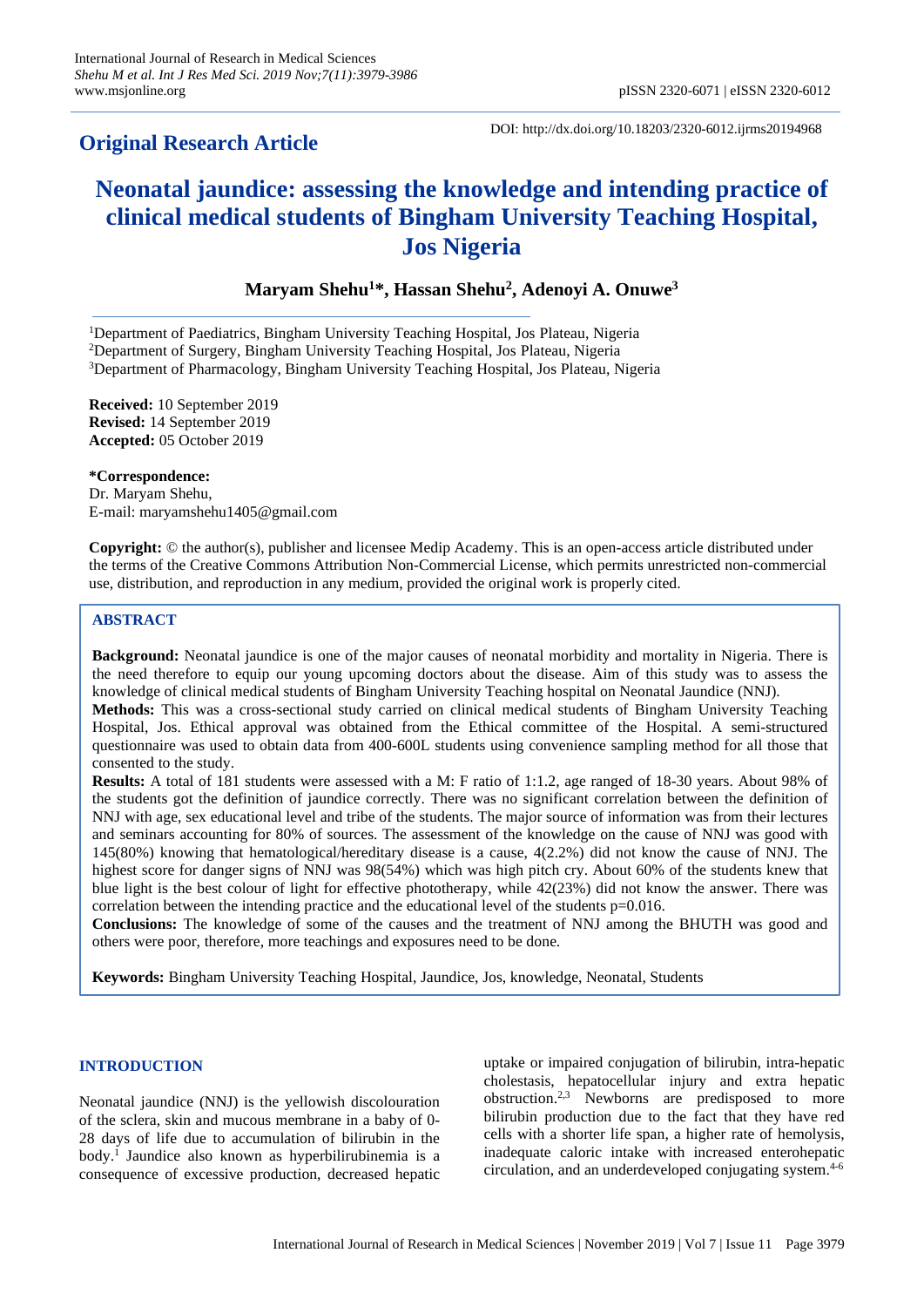Neonatal jaundice is one of the most common conditions seen in newborn babies that needs urgent medical attention.<sup>7</sup> About 75% of neonates develop clinically apparent jaundice in the first week of life.<sup>8</sup> Neonatal jaundice is seen in about 50% of full-term newborn babies and 80% of preterm babies. It accounts for about 75% of hospital re-admissions worldwide.<sup>9-10</sup>

Unconjugated hyperbilirubinemia that is not urgently and properly managed can cause acute bilirubin encephalopathy. Acute bilirubin encephalopathy leads to brain damage (kernicterus), a chronic neurological problem that causes a lot of neurological handicap and early deaths in affected infants. Untreated neonatal unconjugated hyperbilirubinemia remains a leading cause of preventable brain damage, mental handicap, physical disabilities and early death among infants.<sup>11</sup>

One of the important contributors to the high morbidity and mortality rate seen in sub-Sahara Africa is neonatal jaundice (NNJ).<sup>12,13</sup> This is in contrast to developed country, where morbidity and mortality from complications of neonatal unconjugated hyperbilirubinemia is between 0.4 to 2.7 cases per 100,000 live birth in North America and Europe.<sup>2</sup> The study done by Bhutani et al, documented that twenty-four million which was 18% of 134 million live births of  $\geq 32$ weeks of gestational age from 184 (mostly underdeveloped) countries were found to be at risk for neonatal hyperbilirubinemia associated with adverse outcomes.<sup>14</sup>

Ogunfuwa et al, in Lagos found out that only 51% of community health workers (CHW) knew the correct and adequate definition of NNJ, 54% knew the effective treatment, while 15% and 10% will give drugs and sunlight as the treatment respectively and herbal medication was also mentioned as a source of treatment by 3% of the health workers.<sup>9</sup> Aggarwal et al, found that only 15% knew phototherapy/ EBT as a form of treatment for NNJ.<sup>15</sup> Another study by Orimadegun et al, in Ibadan among CHW also showed that 82% had poor knowledge and 46% had wrong practice on NNJ.<sup>16</sup>

Health workers are known to be a major source of information to mothers.<sup>17</sup> It is not surprising then that studies done by Goodman et al, in Lagos among mothers, showed that only 34% knew that brain damage is a complication of untreated NNJ and 64% taught that sunlight is an adequate form of therapy for NNJ.<sup>8</sup>

Ezeakar et al, also in Lagos found out that only 25% of mothers knew the correct definition of NNJ and 79% got the treatment wrong.<sup>18</sup> Egube et al, in Benin found that 52% of mothers don't know the danger signs of NNJ.<sup>19</sup>

Studies done in Africa and other developing countries also showed that the knowledge, attitude and practice of mothers to NNJ is poor.<sup>20-23</sup> There was an association between knowledge, attitude and practice with some demographic factors like age, occupation, religion, parity, ethnicity and level of education.15,20,23-26

There seems to be a gap in the knowledge on NNJ by some health workers who are the major source of information to mothers. Therefore, it is necessary to evaluate the knowledge of medical students who will soon become a major force among health workers so as to breach the gap in knowledge.

To the best of my knowledge there has not been a study to assess the knowledge of medical students on NNJ. The study done by Naveed et al on NNJ was done among Pharmacy students and it showed that 70% of them knew the causes of NNJ while about 63% had knowledge about the treatment. The study assessed the knowledge of the clinical students of BHUTH on NNJ.

# **METHODS**

This was a cross-sectional study done for the 400L, 500L and 600L students of Bingham University Teaching hospital, Jos. The study population were the clinical students of Bingham University Teaching Hospital Jos. The survey instrument was a self-designed questionnaire by the authors, consisting of a 23-item questionnaire.

The questionnaire had two sections which covered questions on socio-demographic characteristics like age, sex, tribe, religion, level of education of the students and knowledge/intending practice regarding neonatal jaundice. Questionnaires were administered after obtaining informed consent from the students. A convenience sampling method was used to obtain the calculated sample size of 181.

# *Inclusion criteria*

• All clinical medical students of BHUTH, Jos who consented to the study.

#### *Exclusion criteria*

- All clinical medical students of BHUTH, Jos who did not consent to the study.
- All non-clinical medical students of Bingham University.

Ethical approval was obtained from the Ethical Committee of BHUTH before the commencement of the study. The study was conducted from April 2019-June 2019. Data collected were analyzed using Statistical Package for Social Science (SPSS) version 22.

Tables and Pie charts were used to show frequencies, Chi-square statistical test and Fisher's exact test were used to test association between the socio-demographic characteristics of the students and their knowledge and intending practice towards neonatal jaundice. The level of significance was set at p value less than 0.05.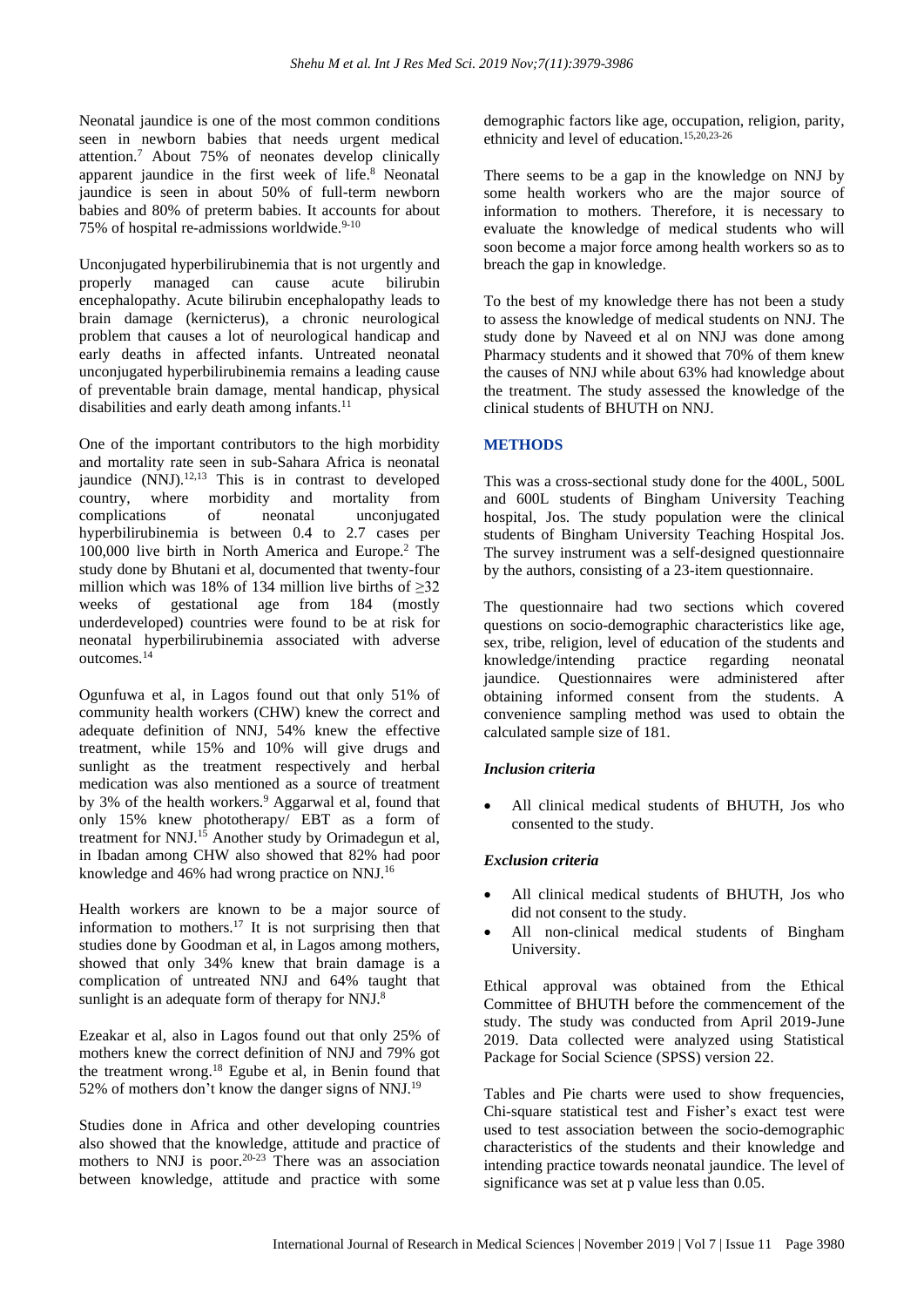#### **RESULTS**

The socio-demographic variables of the students showed that the male to female ratio was 1:1.2, the age range with the highest frequency was 21-25 years with about 86%. The least number of students recruited were those in 400L with 23% Table 1. The knowledge on the definition of NNJ revealed that 178(98%) of the students got the definition correctly.

Only 3(2%) got the definition wrong. There was no significant difference with the definition of NNJ and all the demographic variables Table 2. Assessment on the cause of NNJ showed that, the most known causes are hematological/hereditary disease with 145(80%), followed by blood group incompatibility 139(77%).

The commonest site to look for jaundice was the eyes with 178(98%). The least complication of NNJ known by the students was arching of the back 42(23%). Table 3.

Phototherapy as the treatment for NNJ was known by 161(89%) of the students, and 128(80%) also knew that Exchange blood transfusion (EBT) is a form of treatment. As high as 58(33%) did not know the effective colour of the light used for phototherapy Table 4.

#### **Table 1: Demographic distribution of the study.**

| <b>Variable</b>      | <b>Frequency</b> | Percentage |
|----------------------|------------------|------------|
| Age group            |                  |            |
| 15-20                | 12               | 6.6        |
| $21 - 25$            | 155              | 85.6       |
| $26 - 30$            | 12               | 6.6        |
| 31-35                | $\overline{2}$   | 1.1        |
| Total                | 181              | 100.0      |
| <b>Sex</b>           |                  |            |
| Male                 | 83               | 45.9       |
| Female               | 98               | 54.1       |
| Total                | 181              | 100.0      |
| <b>Tribe</b>         |                  |            |
| Yoruba               | 27               | 14.9       |
| Igbo                 | 21               | 11.6       |
| Hausa                | 3                | 1.7        |
| Others               | 130              | 71.8       |
| Total                | 181              | 100.0      |
| <b>Student level</b> |                  |            |
| 400                  | 41               | 22.7       |
| 500                  | 91               | 50.3       |
| 600                  | 49               | 27.1       |
| Total                | 181              | 100.0      |

#### **Table 2: Correlation between the definition of NNJ and demographic variables.**

| <b>Variable</b>      | What is neonatal jaundice |        |              |                |                |              |
|----------------------|---------------------------|--------|--------------|----------------|----------------|--------------|
|                      | <b>Correct</b>            | Wrong  | <b>Total</b> | $\mathbf{X}^2$ | Df             | $\mathbf{p}$ |
| <b>Sex</b>           |                           |        |              |                |                |              |
| Male                 | 81(97.6)                  | 2(2.4) | 83(100)      | 0.532          | 1              | $0.595*$     |
| Female               | 97(99.0)                  | 1(1.0) | 98(100)      |                |                |              |
| Total                | 178(98.3)                 | 3(1.7) | 181(100)     |                |                |              |
| Age group            |                           |        |              |                |                |              |
| $15 - 20$            | 12(100.0)                 | 0(0.0) | 12(100.0)    | 0.512          | 3              | $1.000*$     |
| $21 - 25$            | 152(98.1)                 | 3(1.9) | 155(100.0)   |                |                |              |
| $26 - 30$            | 12(100.0)                 | 0(0.0) | 12(100.0)    |                |                |              |
| $31 - 35$            | 2(100.0)                  | 0(0.0) | 2(100.0)     |                |                |              |
| Total                | 178(98.3)                 | 3(1.7) | 181(100.0)   |                |                |              |
| <b>Student level</b> |                           |        |              |                |                |              |
| 400                  | 39(95.1)                  | 2(4.9) | 41(100.0)    | 4.187          | $\overline{2}$ | $0.071*$     |
| 500                  | 91(100.0)                 | 0(0.0) | 91(100.0)    |                |                |              |
| 600                  | 48(98.0)                  | 1(2.0) | 49(100.0)    |                |                |              |
| Total                | 178(98.3)                 | 3(1.7) | 181(100.0)   |                |                |              |
| <b>Tribe</b>         |                           |        |              |                |                |              |
| Yoruba               | 27(100.0)                 | 0(0.0) | 27(100.0)    | 1.197          | 3              | $1.00*$      |
| Igbo                 | 21(100.0)                 | 0(0.0) | 21(0.0)      |                |                |              |
| Hausa                | 3(100.0)                  | 0(0.0) | 3(100.0)     |                |                |              |
| Others               | 127(97.7)                 | 3(2.3) | 130(100.0)   |                |                |              |
| Total                | 178(98.3)                 | 3(1.7) | 181(100.0)   |                |                |              |

\*= Fischer's exact test.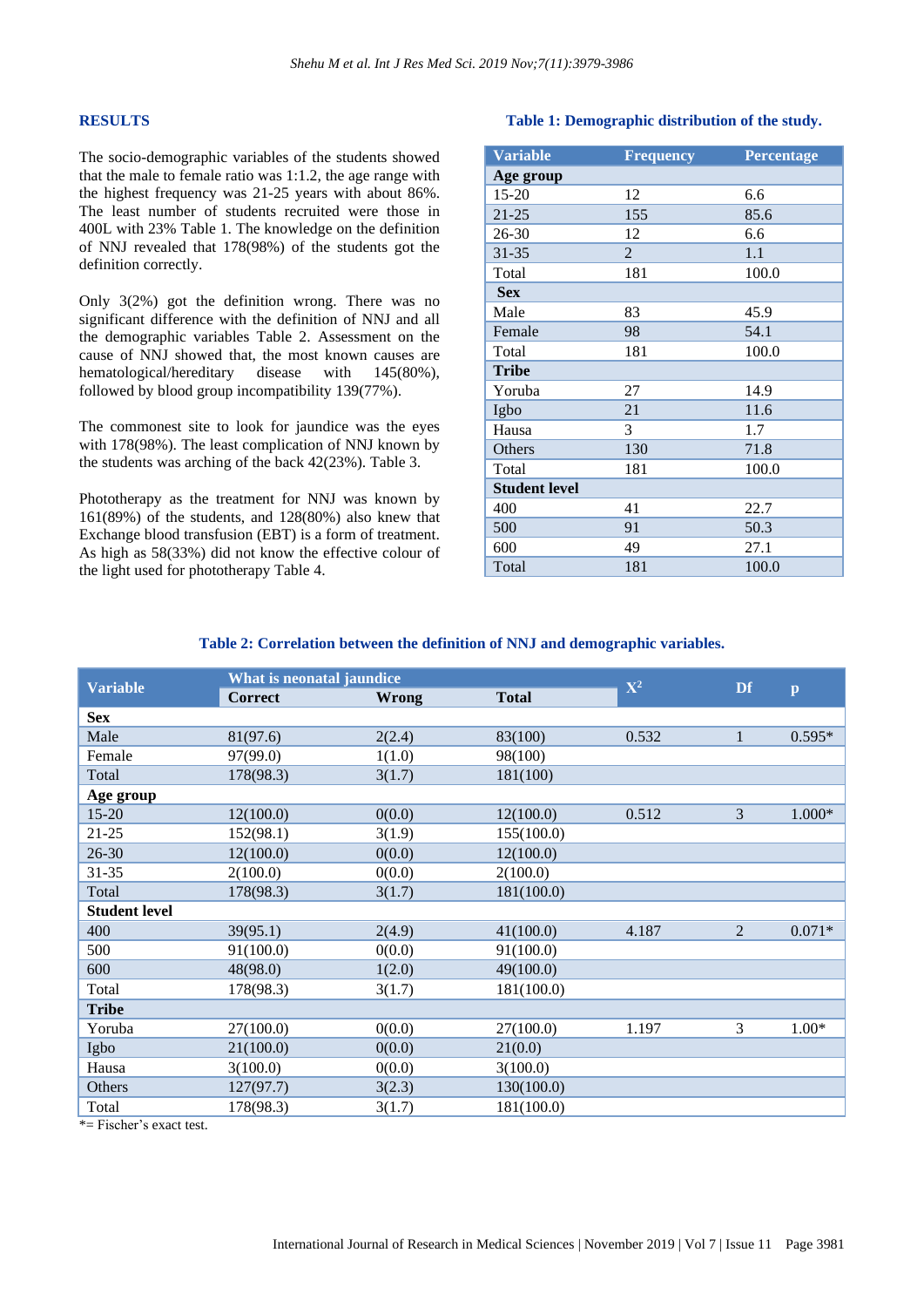| <b>Variable</b>                 |                                      | $Frequency(n=181)$ Percentage |      |
|---------------------------------|--------------------------------------|-------------------------------|------|
| Causes of neonatal<br>jaundice. | Blood group incompatibility          | 139                           | 76.8 |
|                                 | Hematological/hereditary disease     | 145                           | 80.1 |
|                                 | Infectious disease                   | 91                            | 50.3 |
|                                 | Breastmilk jaundice                  | 91                            | 50.3 |
|                                 | Use of naphthalene balls             | 76                            | 42.0 |
|                                 | Some medications given during labour | 54                            | 29.8 |
|                                 | G6pd-deficiency                      | 112                           | 61.9 |
|                                 | I don't know                         | 4                             | 2.2  |
|                                 | Prematurity                          | 68                            | 37.6 |
|                                 | Delayed breastfeeding                | 33                            | 18.2 |
|                                 | Eyes                                 | 178                           | 98.3 |
|                                 | Skin                                 | 160                           | 88.4 |
|                                 | Soles/palms                          | 80                            | 44.2 |
|                                 | Colour of stool/urine                | 66                            | 36.5 |
|                                 | What are the danger signs?           |                               |      |
|                                 | Fever                                | 95                            | 52.3 |
| What are the sites to loo       | High pitch cry                       | 98                            | 54.1 |
| for jaundice?                   | Weakness                             | 71                            | 39.2 |
|                                 | Upwards rolling of the eyes          | 50                            | 27.6 |
|                                 | Refusal to feed                      | 80                            | 44.2 |
|                                 | Convulsions                          | 86                            | 47.5 |
|                                 | Arching of the back                  | 42                            | 23.2 |
|                                 | Fast breathing                       | 45                            | 24.9 |

## **Table 3: Assessment on the causes, sites to look for jaundice and danger signs of NNJ.**

# Table 4: Assessment on the types of treatment, effective colour of light used for treatment and the complication of NNJ.

| <b>Variable</b>                                        | Frequency (n=181) | Percentage |  |  |  |  |
|--------------------------------------------------------|-------------------|------------|--|--|--|--|
| What is the treatment for neonatal jaundice?           |                   |            |  |  |  |  |
| Expose to sunlight                                     | 78                | 43.1       |  |  |  |  |
| Herbal medication                                      | $\mathbf{1}$      | 0.6        |  |  |  |  |
| Antibiotics                                            | 25                | 13.8       |  |  |  |  |
| Phototherapy                                           | 161               | 89.1       |  |  |  |  |
| Glucose water                                          | 10                | 5.5        |  |  |  |  |
| Exchange blood transfusion                             | 128               | 70.7       |  |  |  |  |
| I don't know                                           | 5                 | 2.8        |  |  |  |  |
| What's the effective colour of light for phototherapy? |                   |            |  |  |  |  |
| Red                                                    | $\mathbf{1}$      | 0.6        |  |  |  |  |
| Green                                                  |                   | 0.6        |  |  |  |  |
| Blue                                                   | 101               | 55.9       |  |  |  |  |
| White                                                  | 26                | 14.4       |  |  |  |  |
| I don't know                                           | 58                | 33.0       |  |  |  |  |
| Do you think NJJ has complication?                     |                   |            |  |  |  |  |
| Yes                                                    | 173               | 95.6       |  |  |  |  |
| N <sub>o</sub>                                         | 6                 | 3.3        |  |  |  |  |
| No response                                            | $\overline{2}$    | 1.1        |  |  |  |  |
| What are the complications of NNJ?                     |                   |            |  |  |  |  |
| Blindness/deafness                                     | 56                | 30.9       |  |  |  |  |
| Delayed developmental milestones                       | 123               | 70.1       |  |  |  |  |
| Death                                                  | 101               | 58.8       |  |  |  |  |
| Cerebral palsy                                         | 103               | 57.0       |  |  |  |  |
| Seizure disorder                                       | 79                | 43.6       |  |  |  |  |
| I don't know                                           | 15                | 8.3        |  |  |  |  |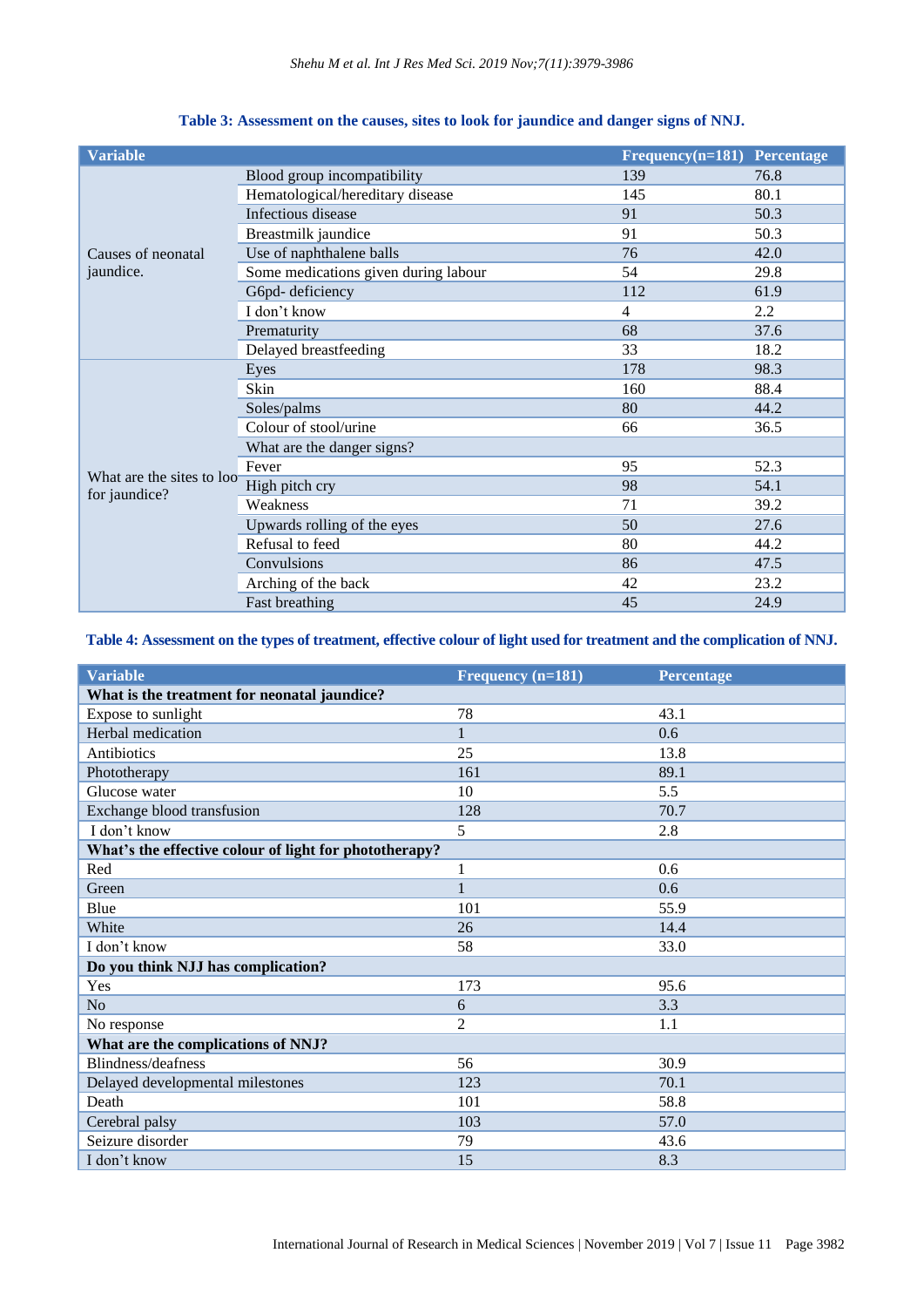| <b>Variable</b>                                 |                                              | Frequency (n=181) | <b>Percentage</b> |
|-------------------------------------------------|----------------------------------------------|-------------------|-------------------|
| How to prevent<br>neonatal jaundice?            | Prevent prematurity                          | 71                | 39.2              |
|                                                 | Prevent infections                           | 84                | 46.4              |
|                                                 | Prenatal screening and follow up             | 136               | 75.1              |
|                                                 | Give ampiclox                                | 7                 | 3.9               |
|                                                 | Early initiation of exclusive breast feeding | 70                | 38.7              |
| What drugs are used in<br>the treatment of NNJ? | Ampiclox                                     | 12                | 6.6               |
|                                                 | Glucose water                                | 11                | 6.1               |
|                                                 | Other antibiotics/injections                 | 28                | 15.5              |
|                                                 | Herbal concoctions                           | $\overline{2}$    | 1.1               |
|                                                 | Early morning sunlight                       | 53                | 29.3              |
|                                                 | Phenobarbitone                               | 35                | 19.3              |
|                                                 | Multivitamin                                 | 23                | 1.7               |
|                                                 | I don't know                                 | 41                | 22.7              |

## **Table 5: Assessment on the prevention and the drugs used for the treatment of NNJ.**

# **Table 6: Correlation between intending practice and sociodemographic variables.**

| <b>Variable</b>              | <b>Intending practice on NNJ</b> |          |            | $\mathbf{X}^2$ | <b>Df</b>      |              |
|------------------------------|----------------------------------|----------|------------|----------------|----------------|--------------|
|                              | Correct                          | Wrong    | Total      |                |                | $\mathbf{p}$ |
| <b>Sex</b>                   |                                  |          |            |                |                |              |
| Male                         | 73(88.0)                         | 10(12.0) | 83(100.0)  | 3.997          | $\mathbf 1$    | 0.046        |
| Female                       | 94(95.9)                         | 4(4.1)   | 98(100.0)  |                |                |              |
| Total                        | 167(92.3)                        | 14(7.7)  | 181(100.0) |                |                |              |
| Age group                    |                                  |          |            |                |                |              |
| $15 - 20$                    | 12(100.0)                        | 0(0.0)   | 12(100.0)  | 1.272          | $\overline{3}$ | $0.865*$     |
| $21 - 25$                    | 142(91.6)                        | 13(8.4)  | 155(100.0) |                |                |              |
| $26 - 30$                    | 11(91.7)                         | 1(8.3)   | 12(100.0)  |                |                |              |
| $31 - 35$                    | 2(100.0)                         | 0(0.0)   | 2(100.0)   |                |                |              |
| Total                        | 167(92.3)                        | 14(7.7)  | 181(100.0) |                |                |              |
| <b>Student level</b>         |                                  |          |            |                |                |              |
| 400                          | 35(85.4)                         | 6(14.6)  | 41(100.0)  | 6.985          | $\overline{2}$ | $0.016*$     |
| 500                          | 83(91.2)                         | 8(8.8)   | 91(100.0)  |                |                |              |
| 600                          | 49(100.0)                        | 0(0.0)   | 49(100.0)  |                |                |              |
| Total                        | 167(92.3)                        | 14(7.7)  | 181(100.0) |                |                |              |
| Tribe                        |                                  |          |            |                |                |              |
| Yoruba                       | 27(100.0)                        | 0(0.0)   | 27(100.0)  | 3.710          | 3              | $0.345*$     |
| Igbo                         | 20(95.2)                         | 1(4.8)   | 21(0.0)    |                |                |              |
| Hausa                        | 3(100.0)                         | 0(0.0)   | 3(100.0)   |                |                |              |
| Others                       | 117(90.0)                        | 13(10.0) | 130(100.0) |                |                |              |
| Total                        | 167(92.3)                        | 14(7.7)  | 181(100.0) |                |                |              |
| <b>Source of information</b> |                                  |          |            |                |                |              |
| Health care worker           | 18(100.0)                        | 0(0.0)   | 18(100.0)  | 4.228          | 3              | $0.164*$     |
| Social network               | 11(84.6)                         | 2(15.4)  | 13(100.0)  |                |                |              |
| Lectures/seminar             | 134(92.4)                        | 11(7.6)  | 145(100.0) |                |                |              |
| Relatives/friends            | 3(75.0)                          | 1(25.0)  | 4(100.0)   |                |                |              |
| Total                        | 166(92.2)                        | 14(7.8)  | 180(100.0) |                |                |              |

\*= Fischer's exact test.

To prevent NNJ, 136(75%) believed that prenatal screening and follow up will help, and 7(3.9%) believed that the giving of ampiclox to the baby will prevent NNJ. The use of early morning sunlight is believed to be a form of treatment of NNJ by 53(29%) of the students. Table 5. There was no significant association between the demographic variables and the intending practice on NNJ by the students Table 6. Figure 1 showed that the major source of information about NNJ was gotten from lectures/seminars with 80%, while the least was gotten from friends and relatives with 3%.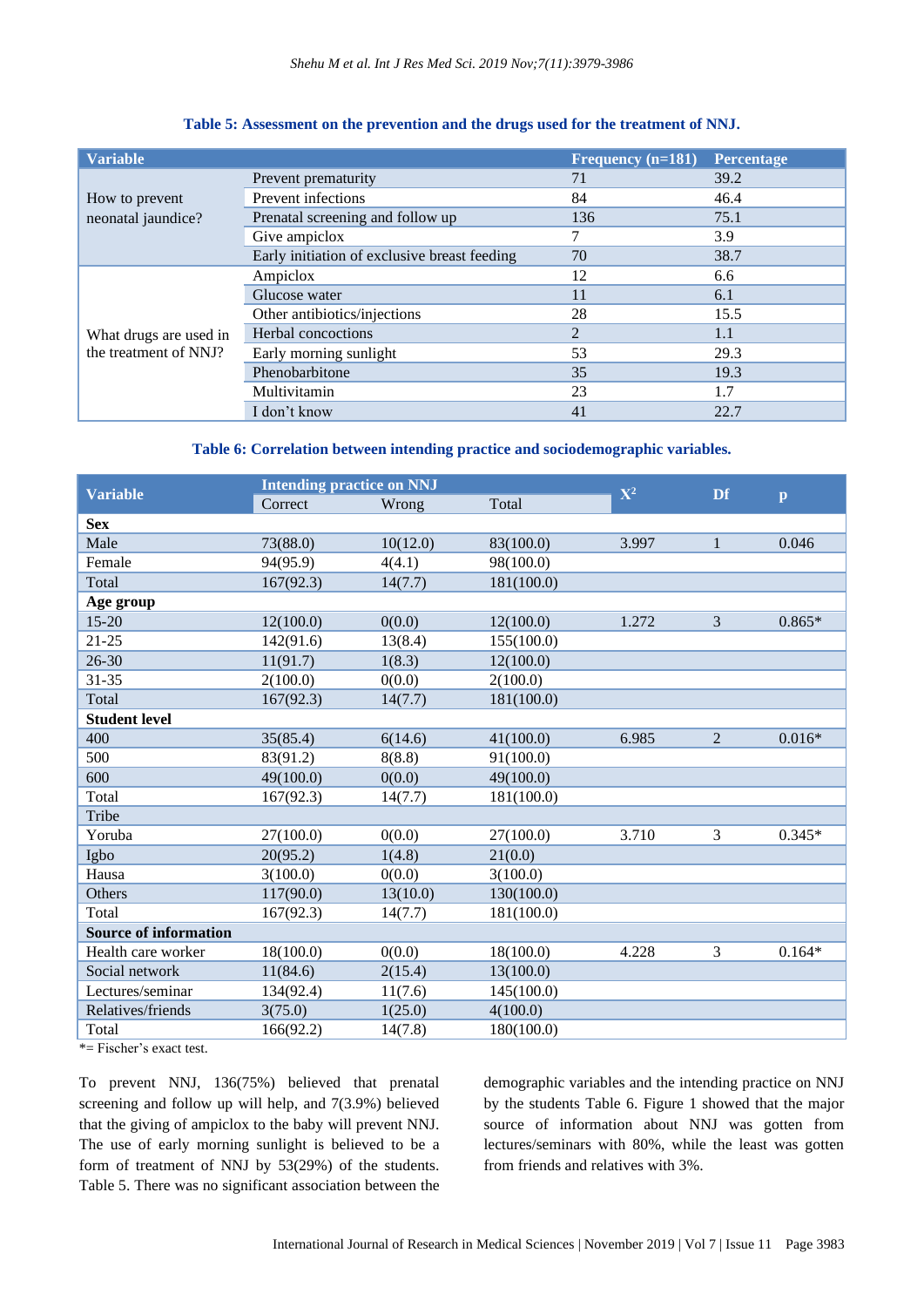

**Figure 1: Sources of information.**

#### **DISCUSSION**

There were 181 students that filled the questionnaires. The 400L, 500L and 600L students made up 23%, 50% and 27% respectively. The male to female ratio is 1:1.2. They were all Christians and highest tribe was Yoruba with about 15%, followed by Igbo with 11%. The remaining 72% was shared by all the other tribes in Nigeria.

The definition of NNJ was known by over 98% of the students, all the 500L students got the definition correctly, this could be explained by the fact that the posting of pediatrics where they see and are taught on NNJ occurs in 500L. Although one would expect that all the 600L students should get the definition correctly because they have also been taught, it's possible that they have forgotten and needed a refresher course as they are now concentrating more on their adult medicine, surgical and other postings. The 400L students had the least percentage of correct definition, this is probably because they are just starting their clinical posting and have not been exposed to pediatrics were, they learn more about neonatal jaundice. Generally, the knowledge about definition of NNJ was more in this study compared to that goten by Ogunfowa et al, where only 51% of the community workers got the accurate definition of NNJ.<sup>9</sup>

This could be explained by the fact that medical students are taught about neonatal jaundice and they are exposed to neonates managed in pediatric wards during their pediatric posting than the community workers. The study done by Ezeakar et al, on the mother's perception on NNJ showed that only 25% of them got the definition of NNJ correctly.<sup>18</sup>

The major source of information was their lectures and tutorials with 80% which was not surprising because they are taught on NNJ as medical students. However, 13(7%) got their information from the internet. This is in contrast to the study done by Alfouwas et al, where more than half of the participants got their information on NNJ from relatives and friends and study done by Onyearugha et al, showed that more than half got their information from health care workers.<sup>17</sup>

The knowledge on the cause of NNJ was good with more than two-third of the students knowing that hematological/hereditary disease and ABO incompatibility can be a cause NNJ. This is comparable to what Naveed et al got with also about  $2/3^{rd}$  of the pharmacy students getting to know the cause of NNJ. However, this is in contrast with the study done by Egube et al, where only 18% knew that ABO incompatibility is a cause of NNJ. Ezeakar et al, found over 70% of the participants don't know the cause of NNJ, while Alfouwais et al, found 63% don't know any cause of NNJ.18,27 The reason for this disparity could be because all these studies where done among mothers while this present study was done among medical students.

For the warning signs of NNJ, 54% of the students recognized high pitch cry and 47% of the student recognized upward rolling of the eyes as a warning sign. About half of the students knew that death could be a complication of NNJ. The low level of knowledge about the danger signs and some complications of NNJ could be because some of the students have had only theoretical knowledge on NNJ and have not done their posting in Pediatrics where they will be exposed to babies with NNJ. This is in contrast with study done by Egube et al, where only 29% and 2% recognized high pitch cry and upward rolling of the eyes as a danger signs.<sup>19</sup> Onyearugha et al, recorded 88% of the responded not knowing any danger signs at al.<sup>17</sup> In the study done by Aggarwal et al, about half of the subjects don't know about the danger signs of NNJ and two-thirds don't know about the long time complications.<sup>15</sup>

The knowledge on the treatment of NNJ was good with more than two-third knowing about the use of phototherapy and EBT. This is comparable to what Ogunfuwa et al, obtained among health workers where about 50% of them could identify phototherapy and EBT as the form of treatment in  $NNJ<sup>9</sup>$ . This is in contrast to what was revealed by studies done among mothers by Huq et al, where about 62% will use traditional remedies for their treatment, in Aggarwal et al, 52% of the subjects will use traditional remedies and 40% don't even know of any treatment.15,21

There was a significant relationship between the intending practice of the students on NNJ and their educational level. This is because the students in 500 and 600L had been taught NNJ in lectures, tutorials and seminars and have done their Pediatric posting where they had clinical and practical knowledge on how to identify, investigate and manage a case of NNJ. There was however no association between the intending practice and the other demographic variables. This is similar to what was obtained by Aggarwal et al, Mohammed et al, Rodrigo et al, where the knowledge, attitude and practice was associated with some major demographic variables like level of education, parity and age.15,20,26 The reason for the association in these studies could be because the level of education of the mothers in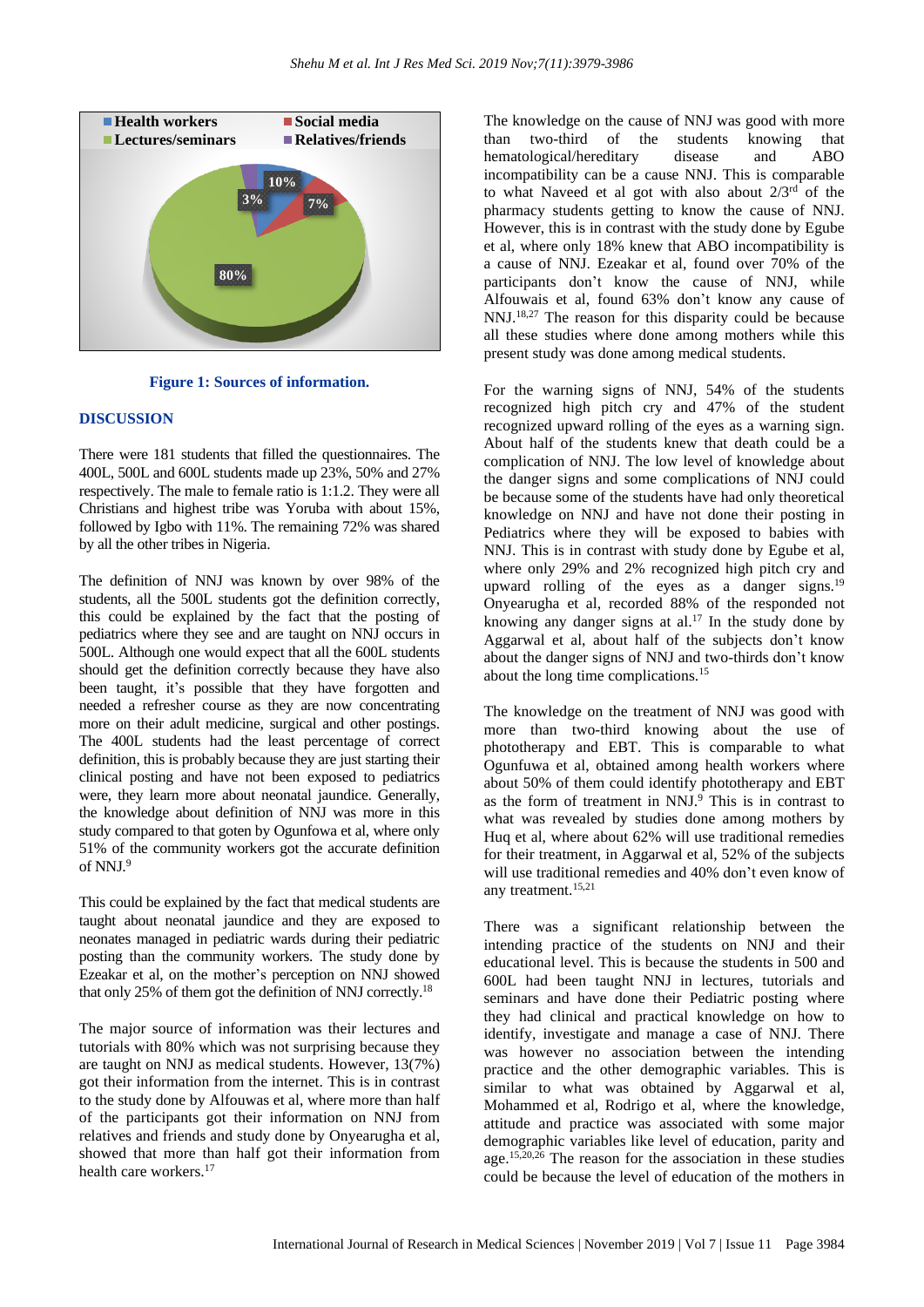those studies varied significantly from illiterates, semi illiterates and well educated mothers.

#### **CONCLUSION**

The study showed that the knowledge and intending practice of NNJ was generally fair among medical students when compared to other health workers and mothers. There will be need for the medical students to have continued teachings, reminder and exposure on NNJ so they will be able to educate other healthcare workers and mothers when they graduate so as to prevent the severe morbidity and mortality associated with improper and late treatment of NNJ.

#### **ACKNOWLEDGEMENTS**

Authors would like to thank the clinical students of Bingham University Teaching Hospital, who availed themselves for the study.

*Funding: No funding sources Conflict of interest: None declared Ethical approval: This was obtained from Ethical committee of Bingham University Teaching hospital, Jos.*

#### **REFERENCES**

- 1. Gartner LM, Herschel M. Jaundice and<br>breastfeeding. Pediatr Clin North Am. breastfeeding. Pediatr Clin North Am. 2001;48:389-99.
- 2. Maisels MJ, Gifford K. Normal secrum bilirubin levels in the newborn and the effect of breastfeeding. Pediatric. 1986;78:837-43.
- 3. Newman TB, Liljestrand P, Escobar GJ. Combining clinical risk factors with serum bilirubin levels to predict hyperbilirubinemia in neswborns. Arch Pediatr Adolesc Med. 159: 113-9.
- 4. American Academy of Pediatrics Subcommittee on Hyperbilirubinemia. Management of hyperbilirubinemia in the newborn infant 35 or more weeks of gestation. Pediatrics. 2004;114:297-316.
- 5. Olusanya BO, Emokpae AA, Zamora TG, Slusher TM. Addressing the burden of neonatal hyperbilirubinaemia in countries with significant glucose-6- phosphate dehydrogenase deficiency. Acta Paediatr. 2014;103:1102-9.
- 6. Stoll BJ, Kliegman RM. Jaundice and hyperbilirubinaemia in the newborn. In: Behrman RE, Kliegman RM, Jenson HB, eds. Nelson Textbook of Paediatrics. Philadelphia: WB Saunders Company; 2005:513-519.
- 7. Watchko JF, Maisels JM. Neonatal Jaundice. Semin Neonatol. 2002;7:101-3.
- 8. Goodman OO, Kehinde OA, Odugbemi BA, Femi-Adebayo TT, Odusanya OO. Neonatal Jaundice: Knowledge, Attitude and practices of mothers in Mosan-Okunola community, Lagos, Nigeria. Niger Postgrad Med J. 2015;22:158-63.
- 9. Ogunfowora OB, Daniel O. practice of community health workers in Nigeria. BMC Publ Heal. 2006;6:19-25.
- 10. Melton K, Akinbi HT. Neonatal jaundice. Strategies to reduce bilirubin-induced complications. Postgrad Med. 1999;106:167-78.
- 11. Hansen TW. Treatment of neonatal jaundice. Tidsskr Nor Laege- foren. 2005,125:594-8.
- 12. Zupan J. Perinatal mortality in developing countries. N Engl J Med. 2005;352:2047-8.
- 13. Grantham-McGregor S, Cheung YB, Cueto S, et al. Developmental potential in the first 5 years for children in developing countries. Lancet. 2007;369:60-70.
- 14. Bhutani VK, Zipursky A, Blencowe H, Khanna R, Sgro M, Ebbesen F, et al. Neonatal hyperbilirubinemia and Rhesus disease of the newborn: Incidence and impairment estimates for 2010 at regional and global levels. Pediatr Res. 2013;74:86-100.
- 15. Aggarwal B, Agrawal A, Chaudhary P, Gupta G, Rana S, Gupta S. Indian J Child Health. 2017;4:603-8.
- 16. Orimadegun AE, Ojebiyi AO, Orimadegun A. Primary health workers' knowledge and practices relating to neonatal jaundice in Ibadan. Afr J Prm Health Care Fam Med. 2017;9(1):a1081.
- 17. Onyearugha CN, George IO. Neonatal Jaundice: Evaluating the Knowledge and Practice of Expectant Mothers in Aba, Nigeria. J Health Sci Res. 2016;1:42-47.
- 18. Ezeaka VC, Paed F, Ekure EN, Bch MB, Paed F, Fajolu IB, et al. Mothers' perception of neonatal jaundice in Lagos, Nigeria: An urgent need for greater awareness. S Afr J Child Heal. 2016;10:227-30.
- 19. Egube BA, Ofili AN, Isara AR, Onakewhor JU. Neonatal jaundice and its management: Knowledge, attitude and practice among expectant mothers attending antenatal clinic at University of Benin Teaching Hospital, Benin City, Nigeria. Niger J Clin Pract. 2013;16:188-94.
- 20. Mohamed E, Moawad I, Abdallah E, Abdallah A, Zakaria Y, Ali A. Perceptions, practices and traditional beliefs related to neonatal jaundice among Egyptian mothers. Medi. 2016;95:36-43.
- 21. Huq S, Hossain SM, Haque SMT, Tarafder MA. Knowledge Regarding Neonatal Jaundice Management among Mothers: A Descriptive Study Done in a Tertiary Level Hospital of Dhaka City. AKMMC J. 2017;8:121-7.
- 22. Said N, Ashikin N, Zuraidah SH, Ramadan M. Postnatal mother : Knowledge and attitude towards Neonatal Jaundice (NNJ). ELEVATE. 2018;1:53-8.
- 23. Saud H, Hussein A, Aziz AR. Assessment of Mothers' Knowledge and Beliefs toward Care of Neonatal Jaundice in Pediatric Teaching Hospital in Holy Karbala City. Int J Sci Res Publ. 2016;6:585-93.
- 24. El K, Allahony DM, Hegazy NN, Kasemy ZA, Bahgat EM. Mothers' perception toward neonatal jaundice in Kafr El‑batanoon village, Menoufia, Egypt. Menoufia Med J. 2016;29(3):743-53.